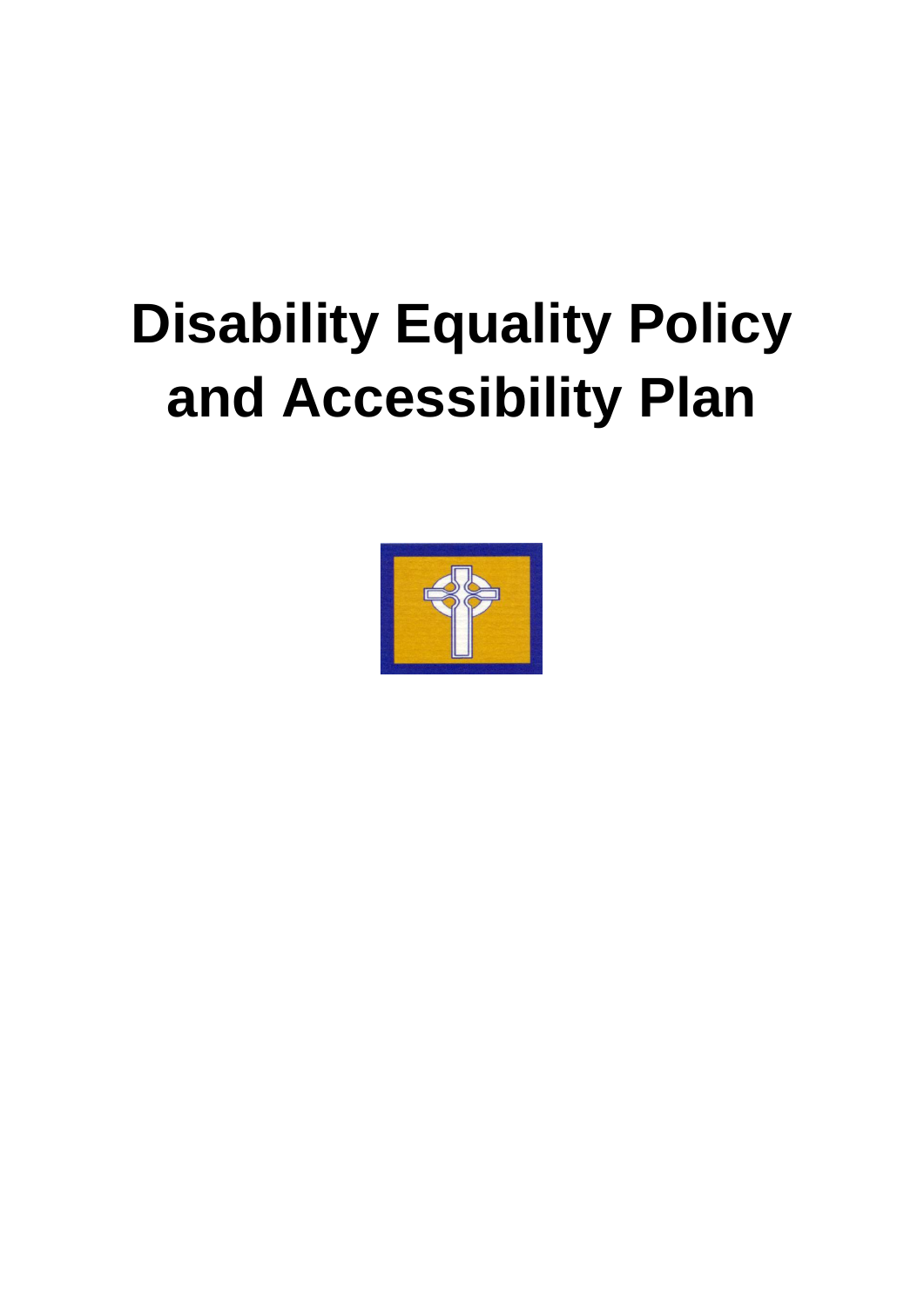# **Purpose of this Policy and Accessibility Plan**

At All Hallows High School we are committed to ensuring equality of opportunity for all. We aim to develop a culture of inclusion and diversity in which people feel confident about disclosing their disabilities in the knowledge that they will receive a positive and supportive response which facilitates their full participation in the range of activities offered by the school. At All Hallows we believe that diversity is a strength, which should be respected and celebrated by all those who learn in, work in, and visit our community.

# **Introduction**

Disability is defined by the Disability Discrimination Act 1995 (DDA):

"A person has a disability if he or she has a physical or mental impairment that has a substantial and long-term adverse effect on his or her ability to carry out normal day to day activities."

The **SEN and Disability Act** (2001) extended the **Disability Discrimination Act** (1995) to cover education.Since September 2002, the Governing Body has had three key duties towards disabled pupils under Part 4 of the DDA:

- Not to treat disabled pupils less favourably for a reason related to their disability.
- To make reasonable adjustments for disabled pupils, so that they are not at a substantial disadvantage.
- To plan to **increase access** to education for disabled pupils.

**This duty requires schools** to produce an **Accessibility Plan** that identifies the action the schools intends to take over a three year period to increase access for those with a disability in three key areas, is published and evaluated annually. The three areas include:

- Increasing the extent to which disabled pupils can participate in the school curriculum.
- Improving the environment of the school to increase the extent to which disabled pupils can take advantage of education and associated services.
- Improving the delivery to disabled pupils of information which is provided in writing for pupils who are not disabled.

In addition, **the Disability Equality Duty** (2006) requires all schools to:

- Eliminate discrimination that is unlawful under the DDA.
- Eliminate harassment of those with a disability.
- Promote positive attitudes towards disabled persons.
- Encourage participation by disabled individuals.
- Take steps to take account of disabilities even if this involves treating disabled persons more  **favourably.**

# **This Disability Equality Duty requires schools to:**

- Involve those with a disability in producing a Disability Equality Scheme (DES) and Action Plan.
- Publish the DES/Action Plan.
- Demonstrate they have taken action identified to achieve outcomes.
- Report on progress, review and revise the DES annually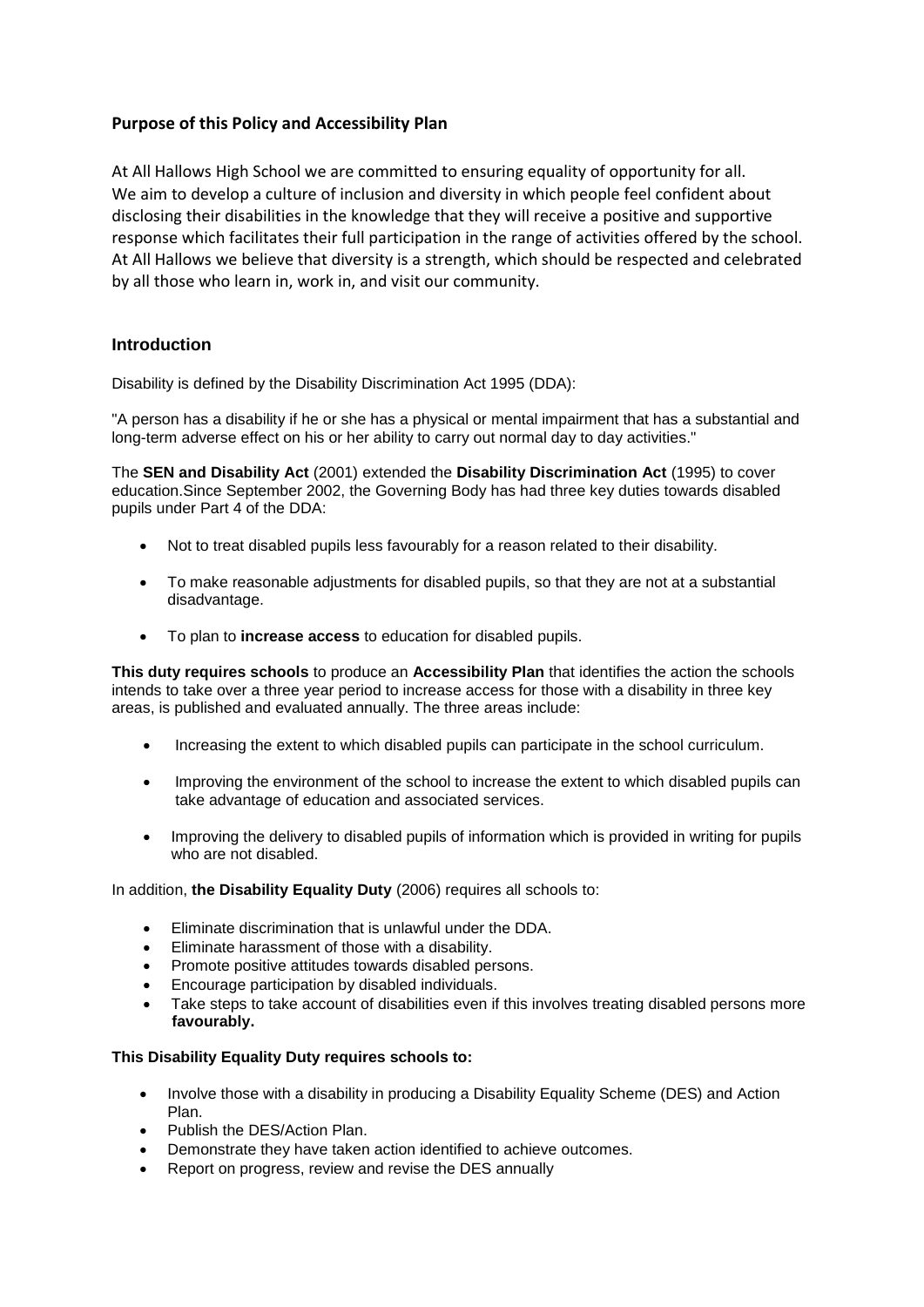This plan is drawn up in accordance with the planning duty in the Disability Discrimination Act 1995, as amended by the SEN and Disability Act 2001 (SENDA). It draws on the guidance set out in "Accessible Schools: Planning to increase access to schools for disabled pupils", issued by DfES in July 2002.

At all times the School will also be equally aware of the needs of disabled staff, parents and visitors.

# **Key Objectives**

- To reduce and eliminate barriers to access to the curriculum and to full participation in the school community for pupils and prospective pupils with a disability.
- To provide a caring and friendly environment.
- To provide resources to cater for the needs of the individual students.
- To promote an understanding of disabilities throughout the school and an awareness of the needs of students with a disability.

# **Principles**

- Compliance with the DDA is consistent with the school's aims, equal opportunities policy, and the operation of the school's SEN policy;
- The school recognises its duty under the DDA (as amended by the SENDA):
	- $\circ$  Not to discriminate against disabled pupils in their admissions and exclusions, and provision of education and associated services.
	- o Not to treat disabled pupils less favourably.
	- o To take reasonable steps to avoid putting disabled pupils at a substantial disadvantage.
	- o To publish an Accessibility Plan.

In performing their duties, governors and staff will have regard to the DRC Code of Practice (2002);

The school recognises and values parents' knowledge of their child's disability and its effect on his/her ability to carry out normal activities, and respects the parents' and child's right to Confidentiality;

The school provides all pupils with a broad and balanced curriculum, differentiated and adjusted to meet the needs of individual pupils and their preferred learning styles; and endorses the key principles in the National Curriculum framework, which underpin the development of a more inclusive curriculum:

- setting suitable learning challenges
- responding to pupils' diverse learning needs
- overcoming potential barriers to learning and assessment for individuals and groups of pupils.

All staff will be able to meet more fully the needs of disabled students with regards to accessing the curriculum.

# **Activity**

# **a) Education & related activities**

The school will continue to seek and follow the advice of LA services, such as specialist teacher advisers and SEN inspectors/advisers, and of appropriate health professionals from the local NHS Trusts etc.

Within the curriculum, the School aims to provide a full access to all elements. Specifically, in all areas of Information & Communication Technology, the School will have consideration in planning facilities for:-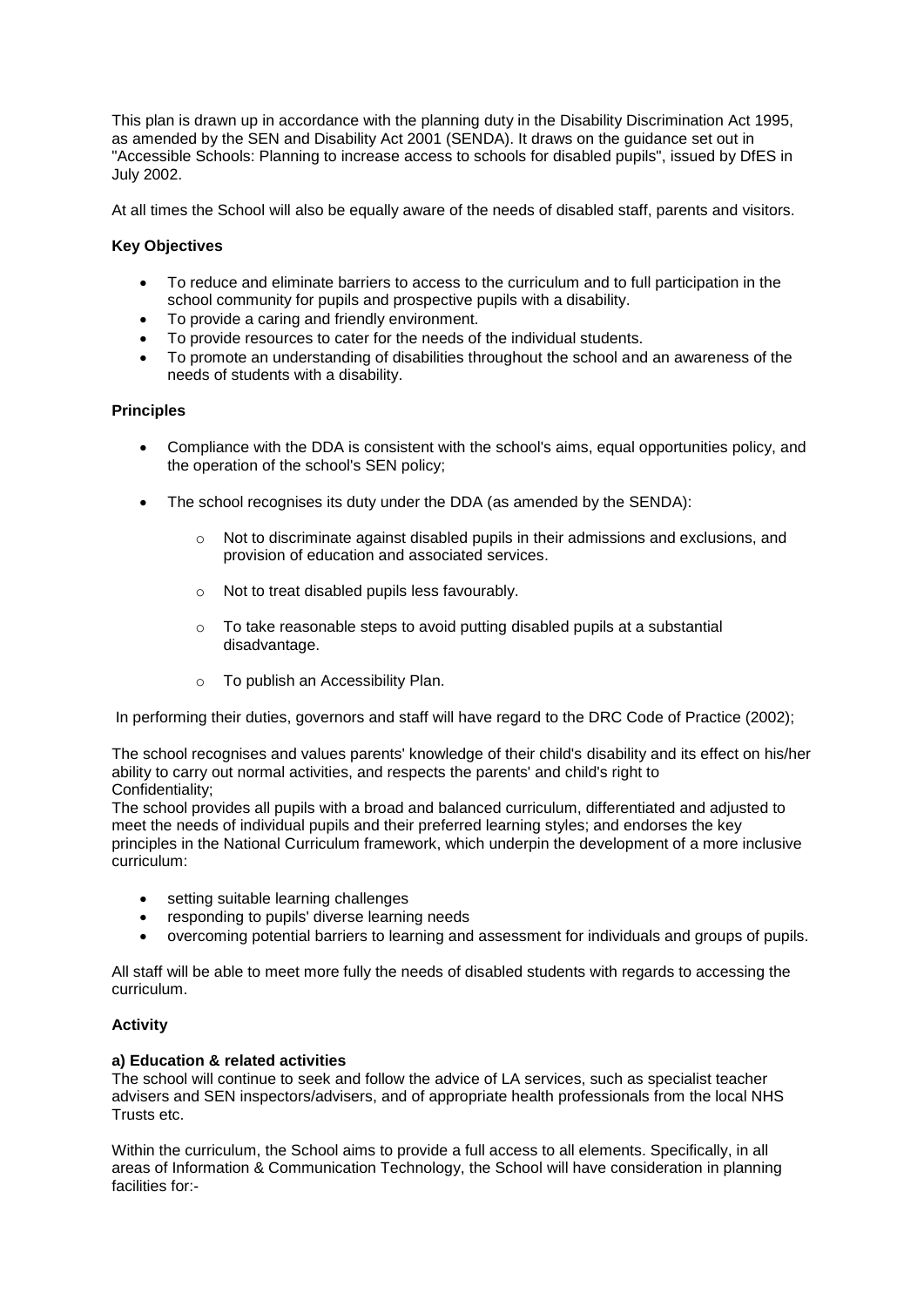- Wheelchair access
- Screen reader software
- Screen magnifier software for the visually impaired
- Features such as sticky keys and filter keys to aid disabled users in using a keyboard
- Screen Magnifier Software.

To develop communication skills in students, enabling them to express thoughts and opinions successfully through speech, writing and sign language as appropriate.

To give advice and support in curriculum subjects as appropriate, to enable disabled students to participate successfully in lessons within the mainstream school.

To ensure that the needs of all disabled students and staff are represented within the school. To create positive images of disability within the school so that students grow into adults who have some understanding of the needs of disabled people.

#### **b) Physical environment**

The school will take account of the needs of pupils and visitors with physical difficulties and sensory impairments when planning and undertaking future improvements and refurbishments of the site and premises, such as improved access, lighting, acoustic treatment and colour schemes, and more accessible facilities and fittings.

#### **c) Provision of information**

The school will make itself aware of local services, including those provided through the LA, for providing information in alternative formats when required or requested etc.

#### **Action Plan**

The Plan will be monitored through the Committee of Governors. The plan is of necessity organic and will need adaptation and additions on a regular basis.

Additionally, the School will always endeavour to:-

- Improve availability of written material in alternative forms
- Improve working environment for pupils with visual impairment by incorporating appropriate colour schemes when refurbishing and install blinds on south-facing windows

#### **Linked Policies**

This Plan will contribute to the review and revision of related school policies, e.g:-

- Equal Opportunities policies
- Curriculum Policies
- Health & Safety Policy
- Special Educational Needs Policy
- Behaviour Policy
- School Prospectus and Mission Statement